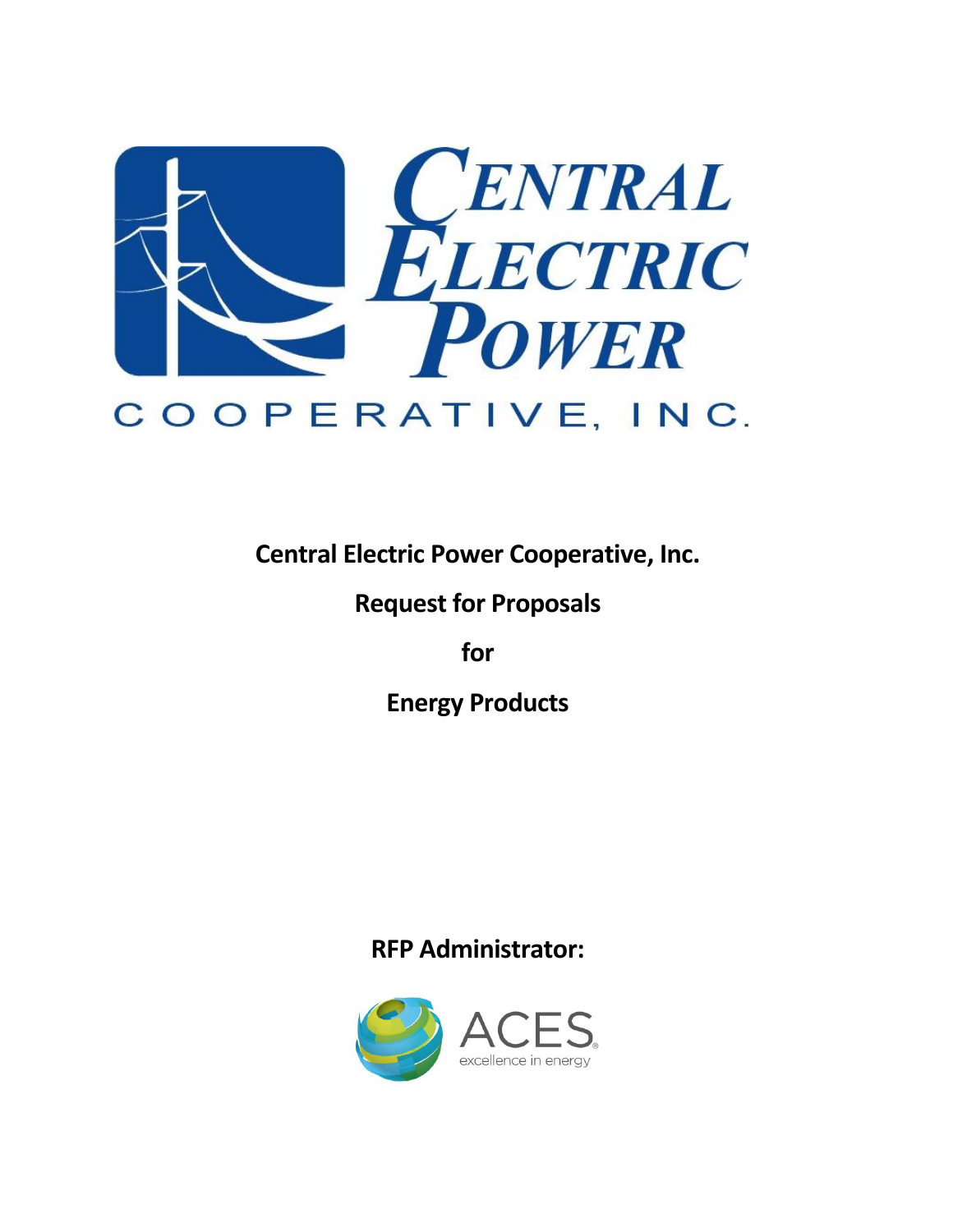# **Table of Contents**

| 1. |                  |        |  |
|----|------------------|--------|--|
|    | 1.1.             |        |  |
|    | 1.2.             |        |  |
|    |                  | 1.2.1. |  |
|    |                  | 1.2.2. |  |
|    |                  | 1.2.3. |  |
|    |                  | 1.2.4. |  |
|    |                  | 1.2.5. |  |
|    | 1.3.             |        |  |
|    | 1.4.             |        |  |
|    | 1.5.             |        |  |
| 2. |                  |        |  |
|    | 2.1              |        |  |
|    | 2.2 <sub>1</sub> |        |  |
|    | 2.3.             |        |  |
|    | 2.4.             |        |  |
|    | 2.5.             |        |  |
|    | 2.6.             |        |  |
|    | 2.7.             |        |  |
|    |                  |        |  |

## **Attachments (Available on the RFP Website Indicated Below)**

- **Confidentiality Agreement** A
- **Respondent Registration and Contact Information** B<sub>1</sub>

www.acespower.com/Central2020RFP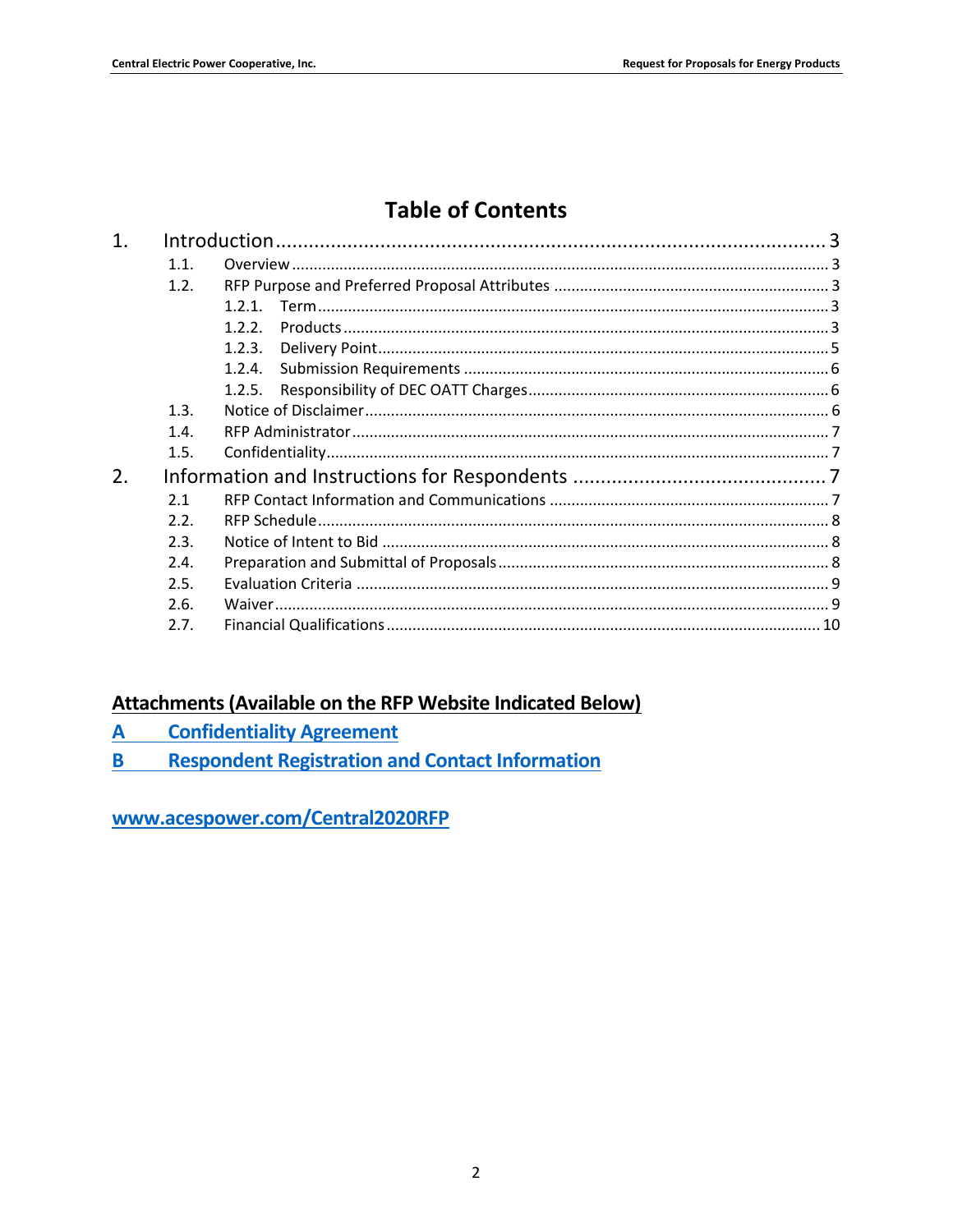## <span id="page-2-0"></span>**1. Introduction**

#### <span id="page-2-1"></span>**1.1. Overview**

Central Electric Power Cooperative, Inc. (Central) is a nonprofit generation and transmission electric cooperative, with headquarters located in Columbia, South Carolina. Central provides all-requirements power supply to South Carolina's 20 retail electric cooperatives, who serve approximately 1.5 million consumers. Central's member retail distribution cooperatives serve consumers in all forty-six South Carolina counties.

Through this request for proposals (RFP), Central is seeking market-based products (Proposals) to efficiently and reliably meet the power supply requirements of its retail cooperatives located in the Duke Energy Carolinas, LLC (DEC) transmission system.

## <span id="page-2-2"></span>**1.2. RFP Purpose and Preferred Proposal Attributes**

The purpose of this RFP is for Central to identify potential power supply options for wholesale electric service of up to approximately 1,000 MW of capacity and energy for delivery to the DEC transmission system. Proposals shall provide the attributes included in Sections 1.2.1 through 1.2.5 of this RFP.

#### <span id="page-2-3"></span>**1.2.1. Term**

Central will consider contractual terms, commensurate with the volume of capacity and energy proposed, ranging from five to twenty-five years in length. Central anticipates that approximately one-third of the total volume proposed would be phased in January 1 of each year during a three-year period beginning January 1, 2029.

#### <span id="page-2-4"></span>**1.2.2. Products**

Subject to Section 1.3 of this RFP, Central is seeking Proposals from interested parties (each, a Respondent) to provide market-based products, including but not limited to products in one or more of the configurations set forth in this section below. In addition to other specific preferences expressed herein, Central will give preference to Proposals and/or Respondents that demonstrate superior reliability and firmness of resources (i.e., similar to or better than Central's current suppliers); and who have the resource and supply availability to afford Central flexibility to optimize fuel costs and minimize price risk through hedging and other risk management activities. Products Central is interested include, but are not limited to, the following:

- Firm Load-Following Products
	- o All Proposals provided in response to this RFP must meet the requirements for electric service pursuant to DEC's Open Access Transmission Tariff (OATT)
	- $\circ$  For purposes of this RFP, "Firm Load-Following Product" shall mean the native load priority energy, associated capacity, all necessary transmission service, ancillary services,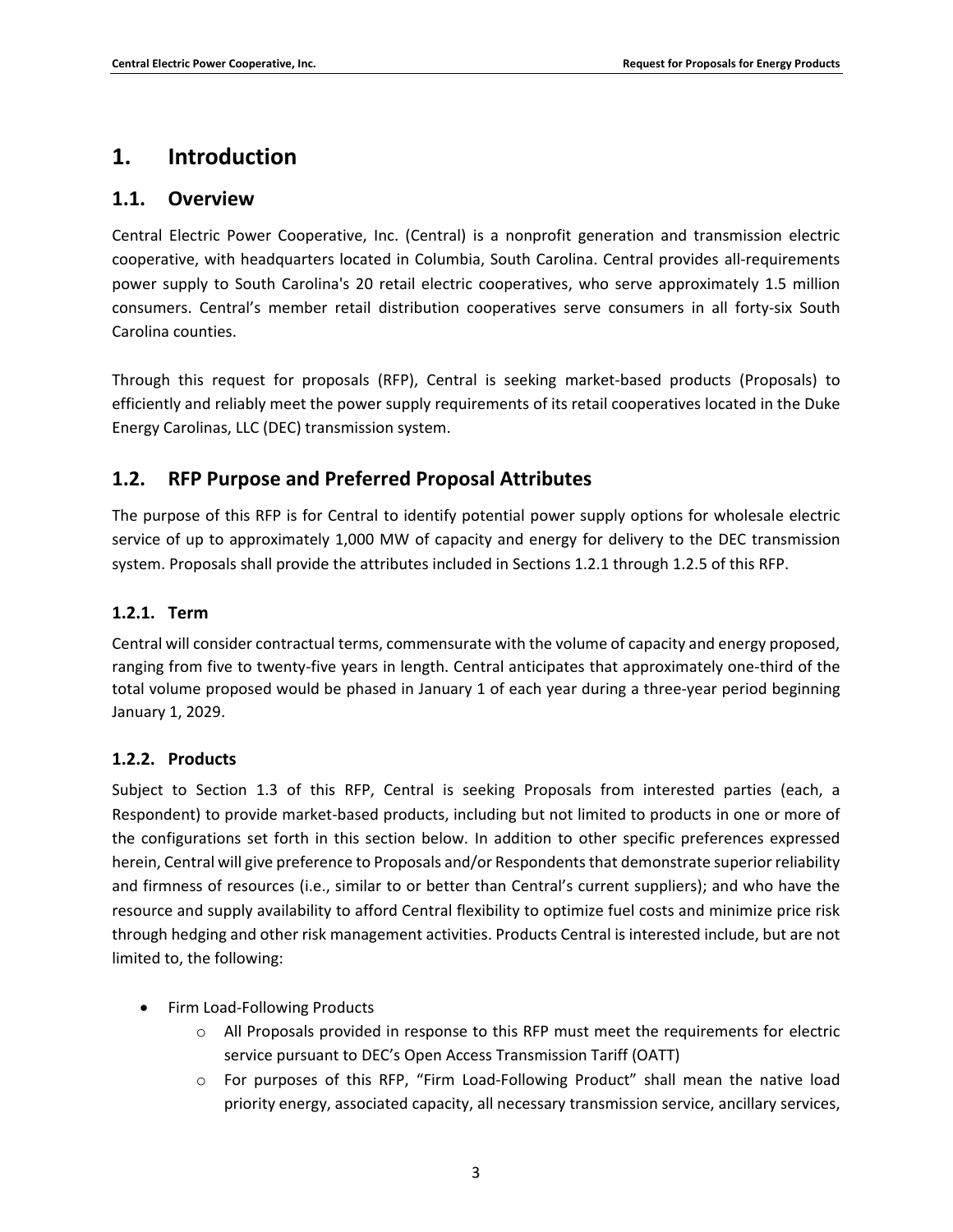and all other attributes required by DEC to meet Central's physical and financial obligations to serve Central's load obligations on a continuous, load-following basis, including scheduling the Southeastern Power Administration (SEPA) resources attached to these delivery points

- o Any SEPA resources assigned to these delivery points will be required to be credited to Central as part of the billing process.
- o Proposals for Firm Load-Following Products may be for 100% of Central's load obligation (Full Requirements) or for any portion less than 100% of Central's load obligation (Partial Requirements)
- o Load Factor Assumptions: Respondents should assume an annual average load of 50% for any proposed contractual term
- o Shortlisted Respondents with a fully executed Confidentiality Agreement from this RFP will be provided historical hourly load data
- Designated Generation Resources
	- $\circ$  Central is requesting proposals for a variety of generation resources including, but not limited to: baseload generation, intermediate generation, peaking generation, energy storage resources, and renewable generation
	- $\circ$  Proposals for designated generation resources may be for a new resource or an existing resource and must meet the following minimum qualifications:
		- Minimum quantity of 25 MW
		- Must specify generation resource and physical location
			- If short listed, respondents must agree to submit an interconnection request for the generation resource to the appropriate transmission provider as part of the applicable planning cycle
- Energy-Only Block Products
	- $\circ$  In order to be evaluated, proposals for energy-only blocks must meet the following minimum qualifications:
		- Minimum quantity of 25 MW
			- Proposals must be provided as either 7x8, 2x16, 5x16, 7x16, 7x24, or wrap
				- o All submissions must be in eastern prevailing time (EPT)
				- o Note 16-hour period defined as hour ending (HE) 08 HE 23 EPT
			- Proposals must be provided as monthly, seasonal, quarterly, or annual;
			- Proposals for physical energy must be Firm (LD), as defined in Schedule P: Products and Related Definitions of the Edison Electric Institute (EEI) Master Power Purchase & Sale Agreement or must meet the requirements for electric service pursuant to DEC's Open Access Transmission Tariff (OATT)
				- o For purposes of this RFP, "Firm Product" shall mean the native load priority energy, associated capacity, all necessary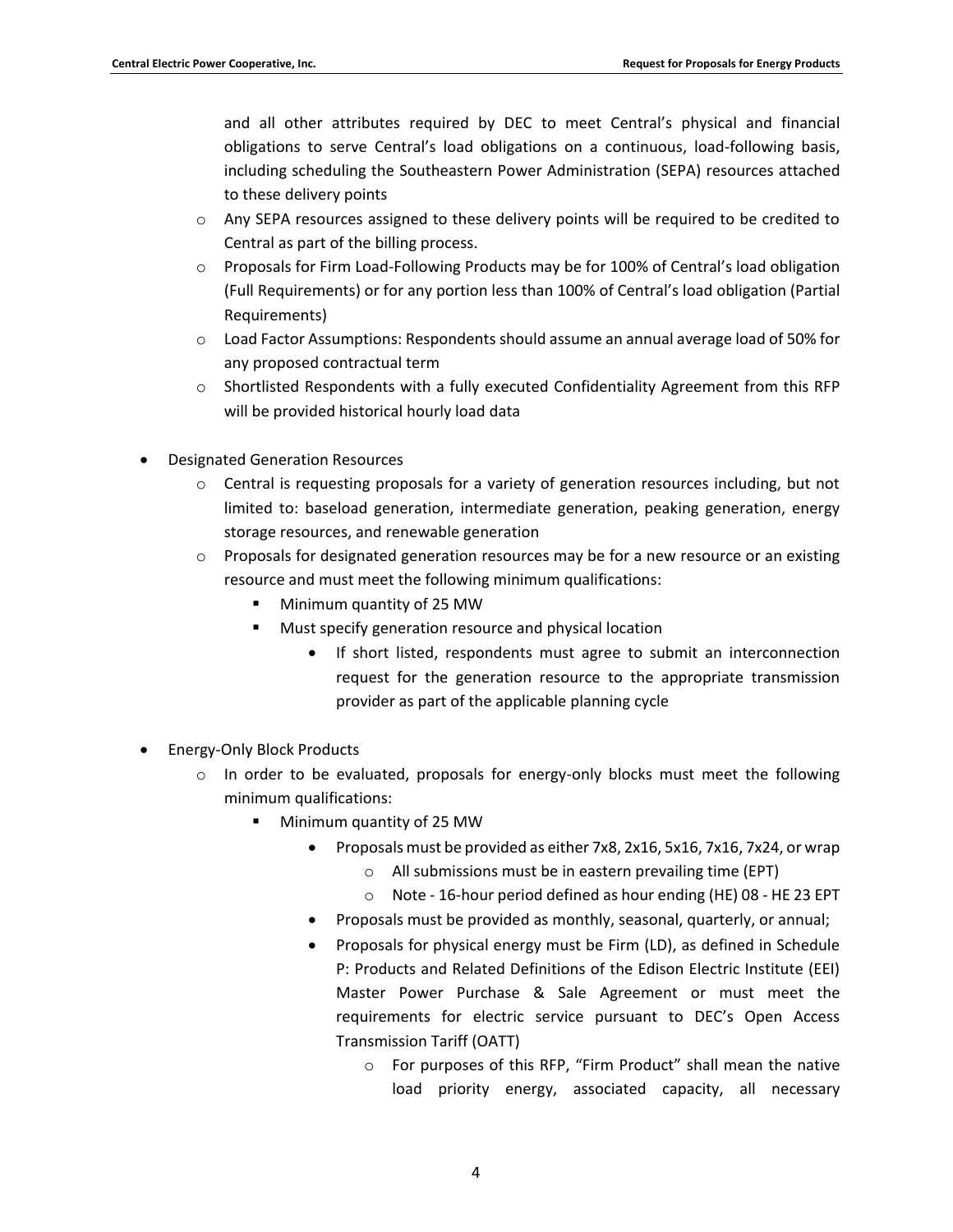transmission service, ancillary services, and all other attributes required by DEC to meet Central's physical and financial obligations to serve Central's load obligations on a continuous basis

- Energy-Only Products could be combined with Capacity-Only products in the following section to meet baseload and/or intermediate needs
- Call Option Products
	- o Call options can be a heat rate or fixed strike price
		- Central will consider strike prices that meet baseload, intermediate, or peaking needs
		- Respondents may bundle capacity with the power purchase agreement (PPA) proposal for the daily call option product
	- $\circ$  In order to be evaluated, proposals for daily call options must meet the following minimum qualifications:
		- Minimum quantity of 25 MW
			- Proposals must be provided as either 5x16, 7x16, or 7x24
				- o All submissions must be in eastern prevailing time (EPT) and Intercontinental Exchange's (ICE) standard market specifications
				- o 16-hour period defined as HE 08 HE 23 EPT
					- **EXEC** Central would consider shorter strike periods, e.g., two 4-hour minimum periods during the 24-hour period.
			- Proposals must be provided as monthly, seasonal, quarterly, or annual;
		- Proposals may be structured as manual strike
		- Proposals may be for physical energy
			- Proposals for physical energy must be Firm (LD), as defined in Schedule P: Products and Related Definitions of the EEI Master Power Purchase & Sale Agreement
		- Proposals must specify either:
			- Fixed strike price
			- Heat rate, in terms of MMBtu/MWh
				- o Heat rate proposals must identify natural gas price index
		- No minimum contract term
- Multiple Proposals
	- o Central will accept multiple Proposals from a Respondent
	- $\circ$  In the event the same Respondent provides multiple proposals, the Respondent must indicate whether the proposals are mutually exclusive

#### <span id="page-4-0"></span>**1.2.3. Delivery Point**

Respondent will be responsible for delivering the Products to DEC's transmission system interconnection.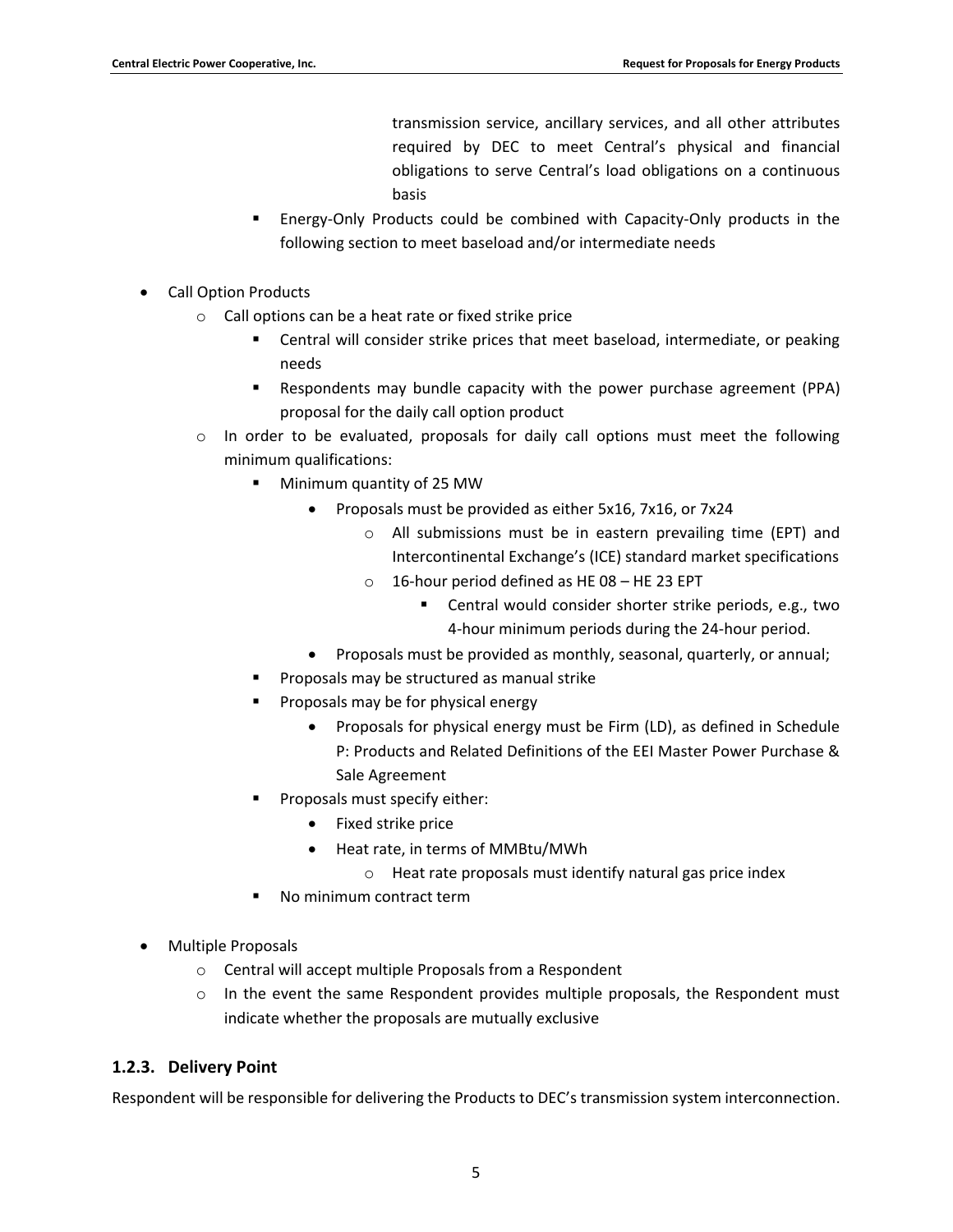#### <span id="page-5-0"></span>**1.2.4. Submission Requirements**

This will be an open RFP process; however, non-firm products will not be considered. Central will only evaluate Proposals for products that are native load priority in nature and satisfy the requirements of Electric Service pursuant to the DEC OATT.

#### <span id="page-5-1"></span>**1.2.5. Responsibility of DEC OATT Charges**

Respondents shall be responsible for all costs and expenses associated with delivering the products to the DEC transmission system. Central will take title to the products at the DEC transmission system and shall be responsible for all DEC OATT and Network Integration Transmission Service Agreement (NITSA) charges associated with the products thereafter.

#### <span id="page-5-2"></span>**1.3. Notice of Disclaimer**

The information contained in this RFP has been prepared solely to assist prospective Respondents with deciding whether to submit a Proposal. Neither Central nor its members, customers, employees, agents, officers, nor consultants will make, or will be deemed to have made, any current or future representation, promise or warranty, expressed or implied, as to the accuracy, reliability, or completeness of the information contained herein, or in any document or information made available to a Respondent, whether or not the aforementioned parties know or should have known of any errors or omissions, or were responsible for its inclusion in, or omission from, this RFP.

Central reserves the right to modify or supplement this RFP at any time. No part of this RFP and no part of any subsequent correspondence by Central, its members, customers, employees, officers, agents, or consultants has been provided by Central for the purpose of, or shall be construed by Respondent as, providing legal, financial, or other advice, nor as establishing a contract or contractual obligation. Contractual obligations on the part of Central will arise only if and when definitive agreements have been approved and executed by the appropriate parties having the authority to approve and enter into such agreements.

Potential Respondents are responsible for all costs incurred to evaluate and respond to this RFP and any negotiation costs incurred by the Respondent thereafter. Each Respondent will be responsible for all costs, including, but not limited to any deposits or study costs, incurred by such Respondent to evaluate transmission service requests for delivery of Respondent resources to the boundary of the DEC Transmission System if such resources are not interconnected to the DEC Transmission System. Central may, in its sole discretion and without limitation, decline to pursue any or all Proposals and will evaluate Proposals and proceed in the manner Central deems appropriate, which may include deviation from Central's expected evaluation process, the waiver of any requirements, and requests for additional information. Each Respondent, whether the Respondent's Proposal is accepted or rejected, expressly waives any claim whatsoever related to this RFP against Central or its members, customers, employees, officers, agents, or consultants. Central further reserves the right to withdraw and terminate this RFP at any time prior to the execution of any contract regarding the Respondent's Proposal. The submission of a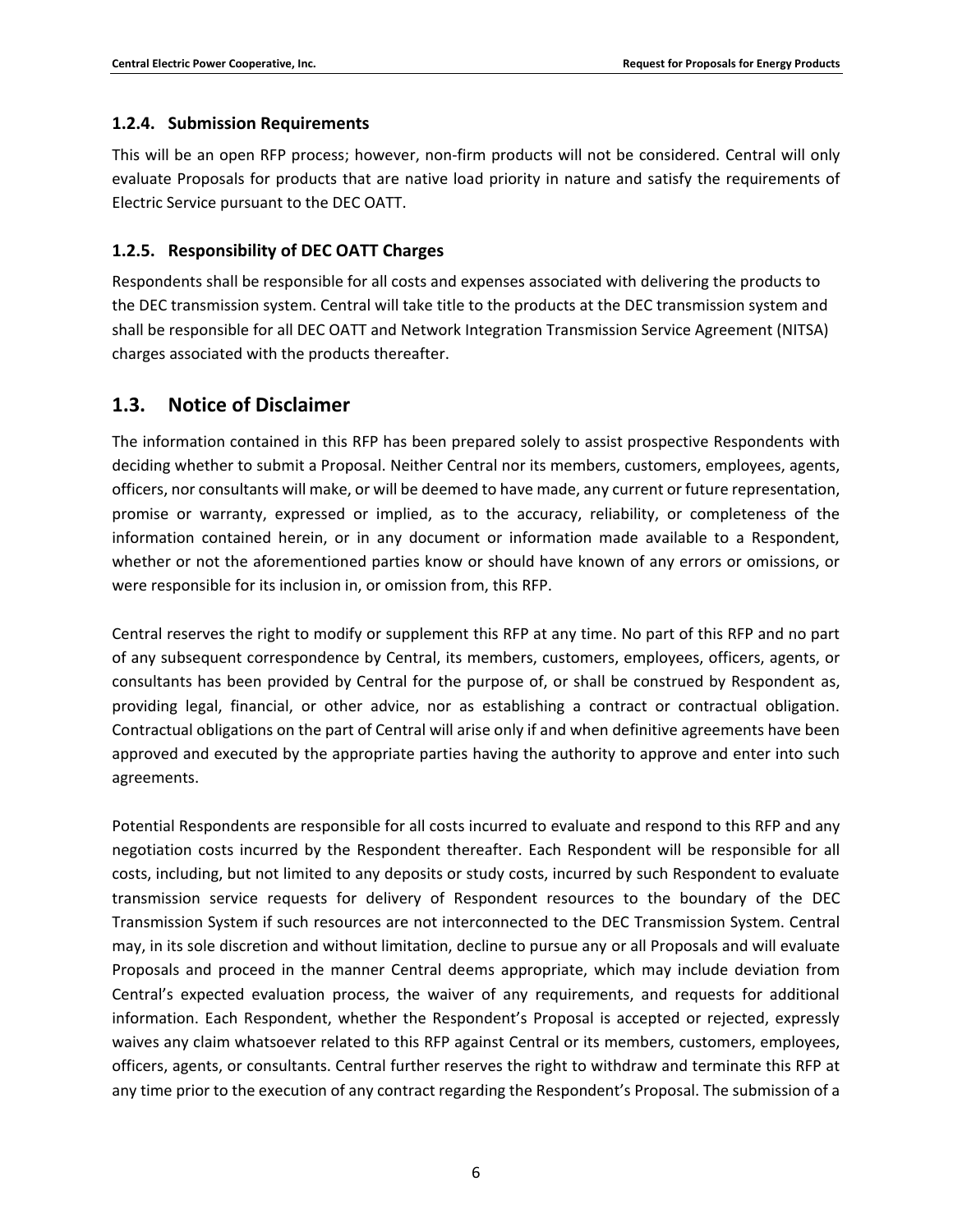Proposal to Central shall constitute Respondent's acknowledgement and acceptance of all terms, requirements, and conditions of this RFP.

#### <span id="page-6-0"></span>**1.4.** *RFP Administrator*

The duties of the RFP Administrator will be performed by Alliance for Cooperative Energy Services Power Marketing LLC (ACES).

As the RFP Administrator, ACES' business model provides an established infrastructure of independent energy management practices that supports the verification of, and compliance with, applicable processes, policies, and procedures. ACES manages a significant amount of confidential data through a combination of specific internal guidelines, the company's independent control group, the company's corporate compliance manager, and periodic reporting to its Board of Directors' Risk Oversight and Audit Committee. ACES takes its obligations regarding the maintenance of confidential information very seriously and will handle all confidential information with the highest professional regard.

## <span id="page-6-1"></span>**1.5.** *Confidentiality*

All Proposals shall become the exclusive property of Central. The Respondent shall treat and preserve all information, data, and communications received from Central as confidential, regardless of the existence or lack thereof of confidential markings and will distribute only to personnel strictly required. Central and ACES will treat all Proposals, including any supporting documentation, submitted by Respondents as confidential. Notwithstanding the foregoing, Proposals may be shared in their entirety with Central's consultants or agents, or any other governmental entity with authority over Central. It is possible that Proposals may become subject to discovery and disclosure may be required in regulatory or judicial proceedings. Respondents shall be required to sign a Confidentiality Agreement (Attachment A) upon submittal of a "Notice of Intent to Bid" as specified below. In addition, Central is a borrower with the Rural Utility Services (RUS) and is therefore subject to certain disclosure requirements of the United States Government. Central expects to provide summaries of all Proposals to RUS with the Respondents' identities concealed. Central also expects to provide RUS a list of all Respondents. Central shall not be held responsible for any release of information, confidential or otherwise, by RUS. Respondents may be required to justify the requested confidential treatment under the provisions of a protective order issued in a proceeding.

# <span id="page-6-2"></span>**2. Information and Instructions for Respondents**

### <span id="page-6-3"></span>**2.1 RFP Contact Information and Communications**

All communications from Respondents shall be directed to the Central 2020 RFP team. Questions or requests for clarifying information must be directed through the designated RFP email address: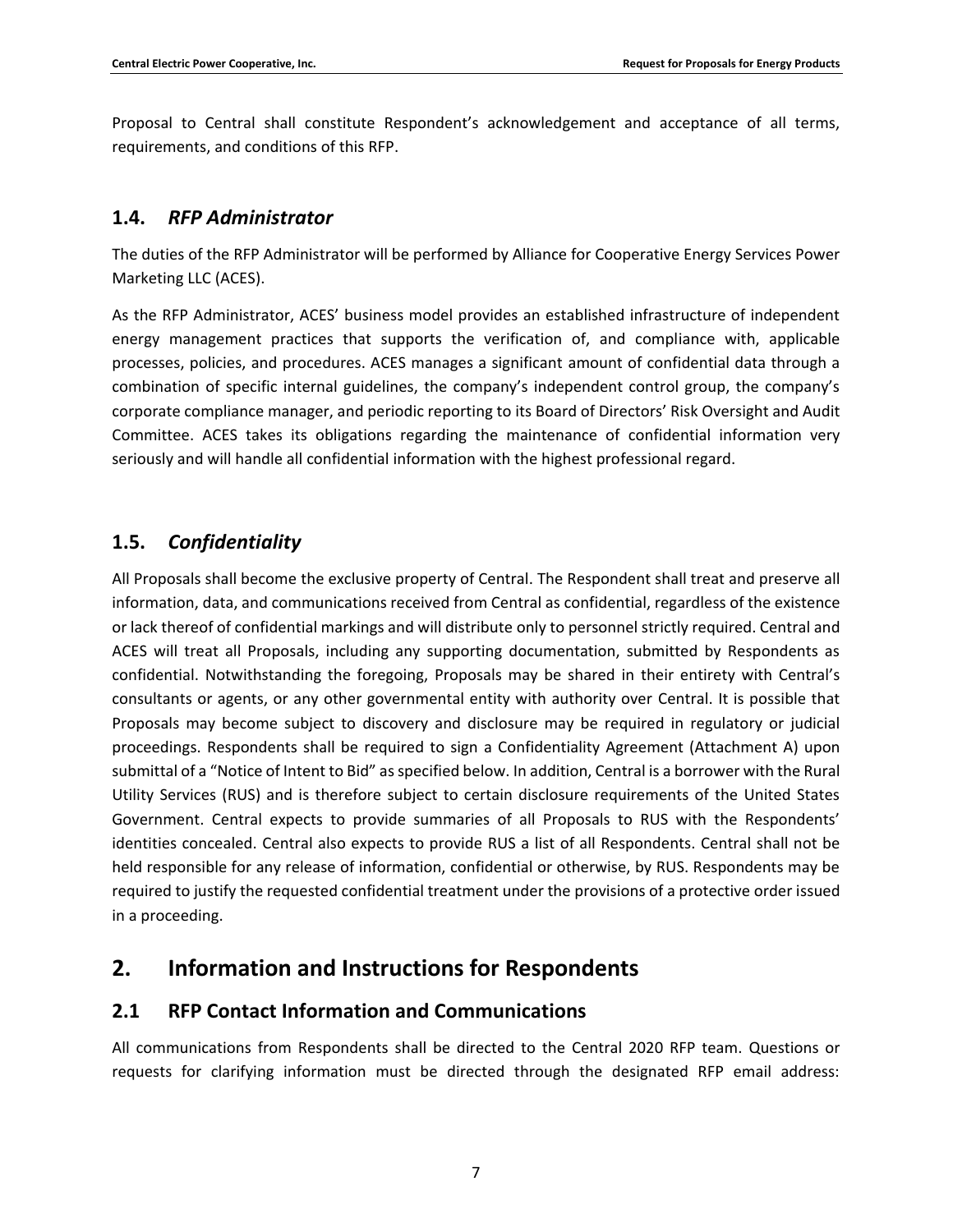[Central2020RFP@acespower.com.](mailto:Central2020RFP@acespower.com) All oral discussions or communications through the final proposal due date are discouraged and will be considered unofficial and non-binding.

The Central 2020 RFP team will post relevant questions submitted by Respondents, as well as Central's responses, on the designated RFP website: [www.acespower.com/Central2020RFP](http://www.acespower.com/Central2020RF). Posting these questions and responses will ensure that all Respondents have equal access to non-confidential information that may be potentially relevant to their Response(s) to this RFP.

Central strongly discourages direct contact with Central or ACES personnel regarding this RFP. Direct contact with Central personnel may result in disqualification from this RFP.

### <span id="page-7-0"></span>**2.2. RFP Schedule**

The Central 2020 RFP schedule is shown below. As circumstances warrant, Central, in its sole judgment and discretion, may change this schedule. In that event, the RFP Administrator will inform all potential Respondents as far in advance as reasonably possible by posting any change on the RFP website, [www.acespower.com/Central2020RFP](http://www.acespower.com/Central2020RF).

| <b>Milestone</b>                          | <b>Deadline</b>    |
|-------------------------------------------|--------------------|
| <b>RFP Issued</b>                         | September 11, 2020 |
| Notice of Intent to Bid Deadline          | October 2, 2020    |
| <b>Final Question Submittal Due</b>       | October 16, 2020   |
| Final Proposals Due Date                  | December 11, 2020  |
| <b>Targeted Respondent Selection Date</b> | Q2 2021            |

### <span id="page-7-1"></span>**2.3. Notice of Intent to Bid**

Respondents must submit a Notice of Intent to Bid to the designated RFP email address provided in Section 2.1. All Respondents submitting a Notice of Intent to Bid must execute and deliver the Confidentiality Agreement, included as Attachment A, and the Respondent Registration and Contact Information, included as Attachment B, as part of the Notice of Intent to Bid submittal. The deadline for Respondents to submit the Notice of Intent to Bid information is 5:00 p.m. EPT on the Notice of Intent to Bid Deadline detailed in Section 2.2 RFP Schedule. Upon receipt of the required information, the Central 2020 RFP team will acknowledge receipt.

### <span id="page-7-2"></span>**2.4. Preparation and Submittal of Proposals**

Respondents should note the following:

• All Proposals must be submitted and received electronically (as a pdf file) to the designated RFP email address provided in Section 2.1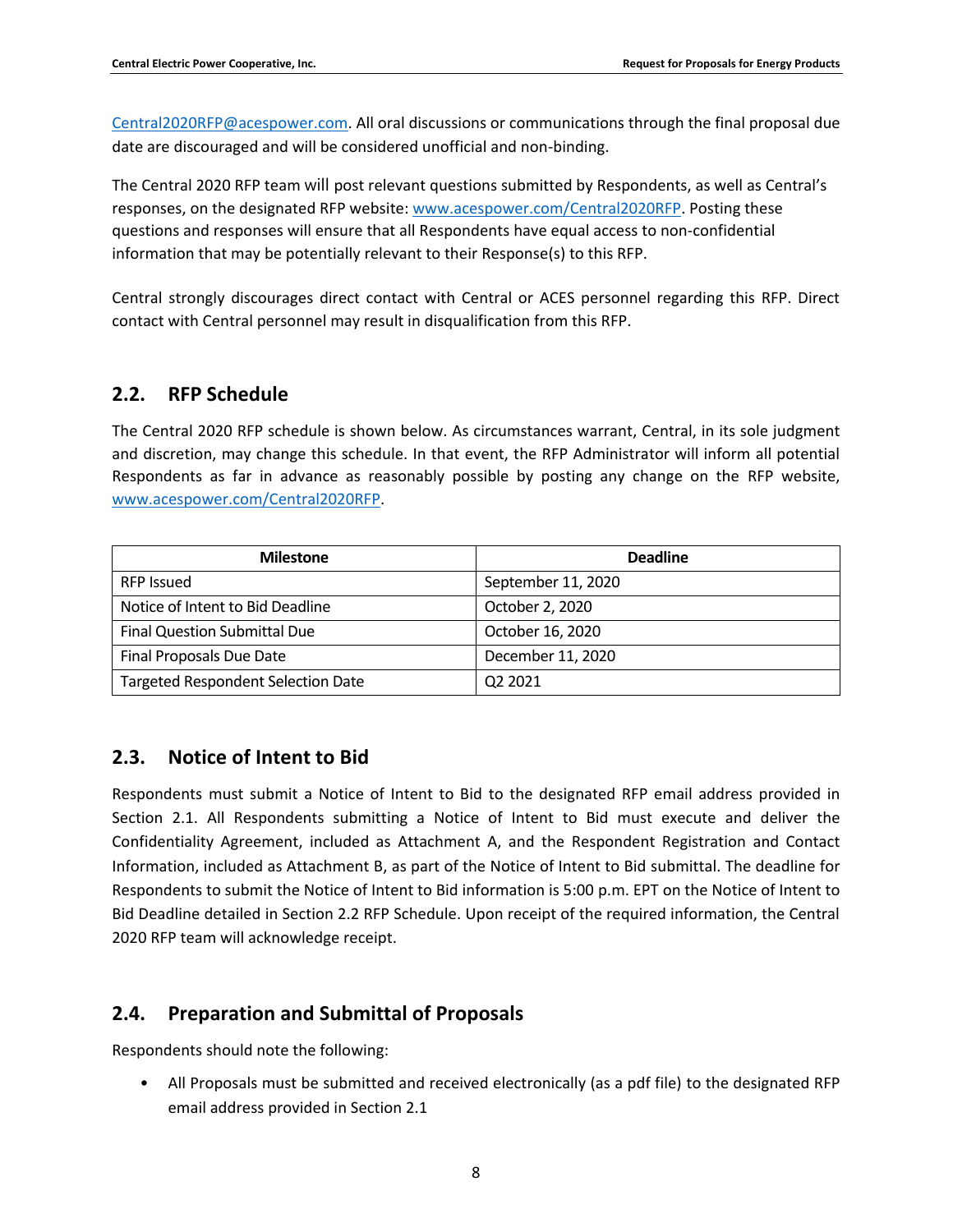- $\circ$  The format chosen for the submission of the proposal is up to the Respondent based on its individual pricing structure, but if the appropriate information is not provided to properly compare the proposals, the proposal may not be considered
- All Proposals must be signed by a representative who is authorized to bind the Respondent to a contract
	- o The signatory must provide name, title, business name and address, contact information, as well as the Respondent's state of incorporation/organization
- A Proposal's pricing and terms must remain in effect until March 31, 2021, with any contingencies clearly noted
- For a Proposal to be considered and accepted, an electronic version must be received by the designated RFP email address provided in Section 2.1 no later than 5:00 p.m. EPT on the Final Proposals Due Date detailed in Section 2.2

## <span id="page-8-0"></span>**2.5. Evaluation Criteria**

It is Central's intention to have ACES conduct RFP evaluations in as fair and objective a manner as possible while balancing multiple factors developed by Central. After all Proposals have been evaluated, a short list may be identified for further negotiations. Unsuccessful Respondents will be notified via email. In addition to pricing, Central will consider the following criteria:

- Detailed price calculation
- Responsiveness of Proposal
- Logistical, technical, economic, and commercial viability of Proposal
- Reliability of supply
- Services offered, including the ability to procure transmission
- Financial qualifications of Respondent
- Other value-added benefits

The criteria listed is neither all-inclusive nor is it in any particular order of importance.

### <span id="page-8-1"></span>**2.6. Waiver**

As stated in Section 1.3, Central reserves the right in its sole discretion to reject any and all Proposals submitted as part of this RFP process for any reason. Central may modify the criteria noted in Section 2.5 at any time without prior notification. Central also reserves the right to negotiate with any Respondent once the Proposals are submitted.